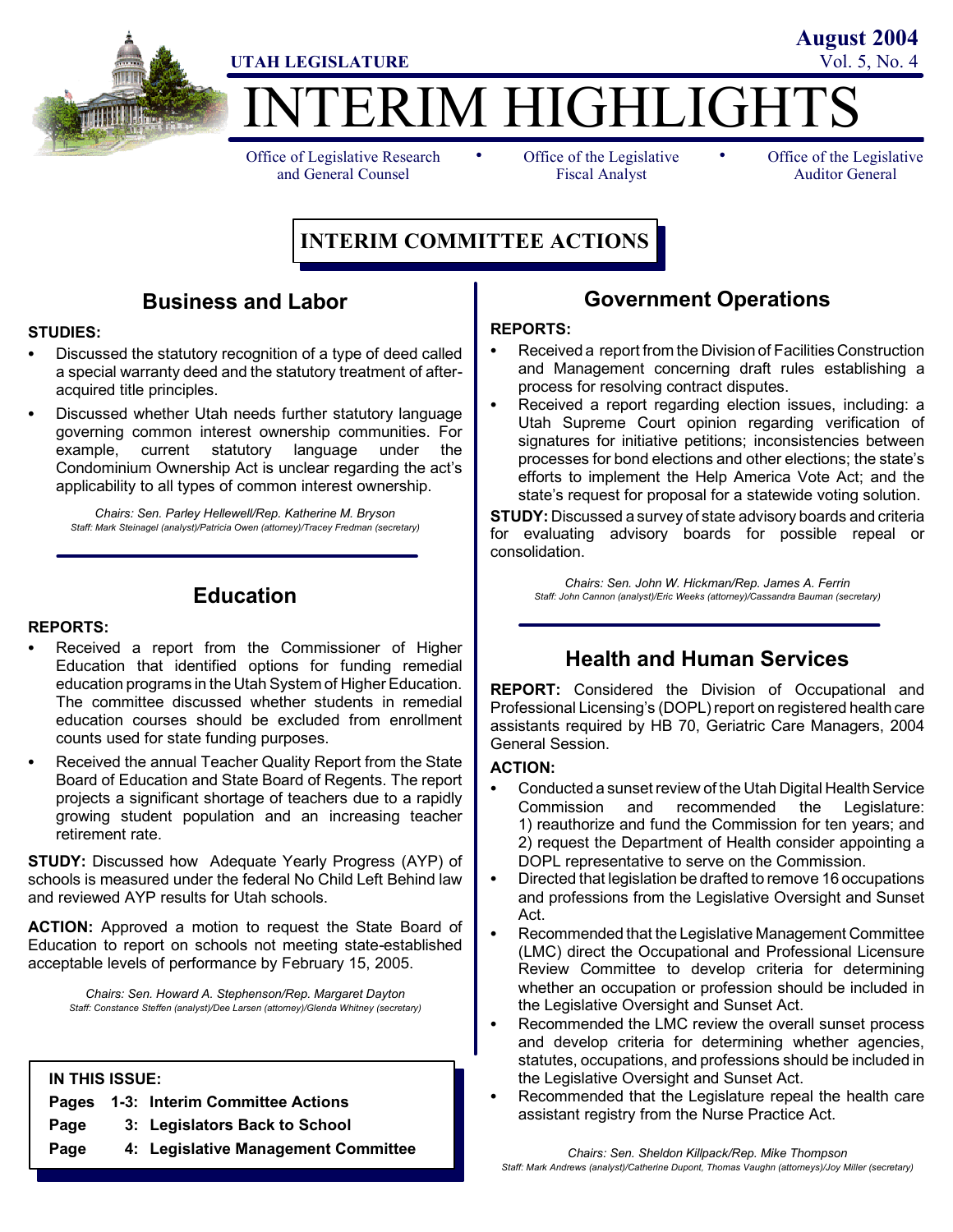# **Judiciary**

**REPORT:** Received a report regarding proposed changes to a defendant's right to add names to a verdict form, including: adding a 90-day time limit; establishing a "good faith" basis; and requiring that the verdict list include identifying information such as the name, location, and factual basis for each person listed.

*Chairs: Sen. David L. Gladwell/Rep. Ben C. Ferry Staff: Jerry Howe (analyst)/Esther Chelsea-McCarty (attorney)/Cassandra Bauman (secretary)*

# **Law Enforcement and Criminal Justice**

#### **STUDIES:**

- Discussed an update on the Division of Juvenile Justice recodification.
- Discussed changes to the proposed Utah Parentage Act.

**REPORT:** Received a report from prosecutors on Utah's forfeiture protocol and practices regarding drug offenses under SB 175, Protection of Private Lawfully Obtained Property, 2004 General Session.

*Chairs: Sen. D. Chris Buttars/Rep. DeMar "Bud" Bowman Staff: Jami Momberger (analyst)/Susan Creager Allred (attorney)/Wendy Bangerter (secretary)*

## **Natural Resources, Agriculture, and Environment**

#### **STUDIES:**

- The Division of Environmental Response and Remediation reviewed the Petroleum Storage Tank Trust Fund and discussed options to maintain fund solvency.
- Utah State University and the Department of Agriculture and Food discussed the advantages of obtaining accreditation for the Utah Veterinary Diagnostic Laboratory and necessary funding.

*Chairs: Sen. Beverly Evans/Rep. Craig W. Buttars Staff: Brian Allred (analyst)/Jeanenne Larson (attorney)/Joy Miller (secretary)*

# **Political Subdivisions**

#### **STUDIES:**

- Discussed issues relating to fees charged by county recorders and the Government Records Access and Management Act (GRAMA).
- Reviewed statutory provisions for redevelopment agencies.

#### **REPORTS:**

- Received an update on an ad hoc GIS Workgroup.
- Received an update on an ad hoc Land Use Workgroup.

*Chairs: Sen. Carlene M. Walker/Rep. Kory M. Holdaway Staff: Joseph Wade (analyst)/Robert Rees (attorney)/Wendy Bangerter (secretary)*

# **Public Utilities and Technology**

## **REPORTS:**

Received an update report on the General Agreement on Trade In Services (GATS) regarding states' negotiations with the U.S. Trade Representative and the World Trade Organization regarding the regulation of state electric power utilities.

The committee will continue to review this issue, including the development of a resolution and the formation of an entity to study and highlight state legislative concerns.

- Received a status report on the Energy Policy Task Force's interim study issues including:
	- $\leftarrow$  energy security;
	- federal trade agreements;
	- new electric generation resources;
	- a state energy policy;
	- and the impact of electric power rates on Utah industries.

*Chairs: Sen. Leonard M. Blackham/Rep. Stephen H. Urquhart Staff: Richard North (analyst)/Christopher Parker (attorney)/Phalin Flowers (secretary)*

# **Revenue and Taxation**

## **ACTIONS:**

- Directed staff to draft legislation to provide an exemption from the sales and use tax on labor to repair, renovate, or install tangible personal property associated with the oil and gas industry;
- S Recommended that the Utah State Tax Commission should:
	- (1) maintain historical consistency and issue uniform interpretations of the law when deciding what is and is not tangible personal property;
	- (2) ensure that all taxpayers are treated equally and fairly; and
	- (3) when crafting solutions to problems caused by changes in commission interpretation of law that the commission consider the level of taxpayer knowledge of the law and extent of compliance.
- Directed staff to draft legislation to clarify that the sales and use tax is not imposed when an item of tangible personal property that has been pledged as collateral for certain types of loans is redeemed by a customer.

**STUDY:** Reviewed draft legislation that imposes an age based uniform fee on certain classes of tangible personal property, including boats, trailers, and certain recreational vehicles.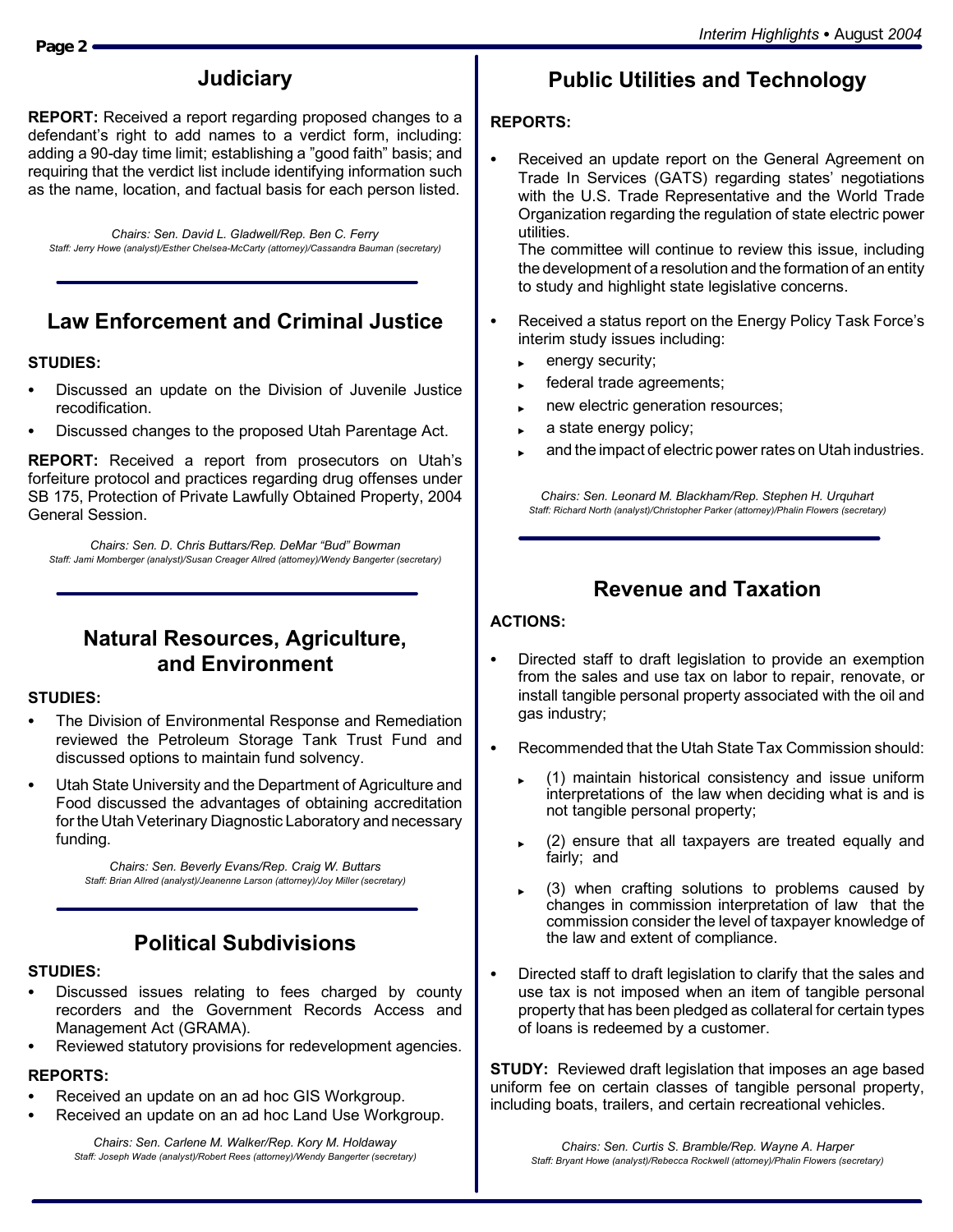# **Transportation**

#### **REPORTS:**

- Received an update from the Utah Transit Authority on commuter rail and light rail.
- Received a report on transit services, funding, the long range transportation plan, and the shared transportation solution of highways and public transportation.

#### **STUDIES:**

- Committee members rode on the light rail to the Primary Children's Medical Center.
- Participated in an open house forum including topics on: long range plans; transportation improvement plans; population and employment projections; UTA ridership history; proposed or planned transit projects including commuter rail; Provo/Orem bus rapid transit; and light rail extensions to West Valley, South Jordan, Draper, and the Salt Lake International Airport.

*Chairs: Sen. Dan R. Eastman/Rep. Joseph G. Murray Staff: Benjamin Christensen (analyst)/Shannon Halverson (attorney)/Tracey Fredman (secretary)*

## **Workforce Services & Community and Economic Development**

#### **STUDIES:**

- Discussed draft legislation "Funding For Tourism."
- Discussed potential changes to aerospace and aviation development zone laws.

**REPORT:** Received a report from the Department of Community and Economic Development on the implementation of HB 75, Industrial Assistance Funding, 2004 General Session.

> *Chairs: Sen. Scott K. Jenkins/Rep. David N. Cox Staff: Art Hunsaker (analyst)/Jim Wilson (attorney)/Glenda Whitney (secretary)*

#### **Upcoming Interim Committee Days:**

Wednesday, September 15, 2004 Wednesday, October 20, 2004 Wednesday, November 10, 2004 (Second Wednesday of month)

## **LEGISLATORS GET READY TO TEACH AND LEARN Legislators Back to School Week September 20-24, 2004**



When legislators venture into classrooms, government is brought to life! This annual event teaches future voters and leaders about the pressures, negotiations, and compromises that are basic components of forming public policy within our representative democracy. Legislators and students interact in informal discussions, mock sessions or simulated public hearings, and drafting legislation to demonstrate how everyone is responsible for maintaining and strengthening our democratic form of government.

In 2003, 16,500 students in 165 schools interacted with legislators, placing Utah in the nation's top three states for legislator participation. Utah legislators look forward to being welcomed into classrooms again this year and participating with students in this vital civic education program.

Additional information is available at http://le.utah.gov/lrgc/backtoschool.htm. Please direct questions to Utah's state coordinator of Legislators Back to School Week:

> Shelley Day Legislative Information Liaison Office of Legislative Research and General Counsel (801)538--1032 shelleyday@utah.gov

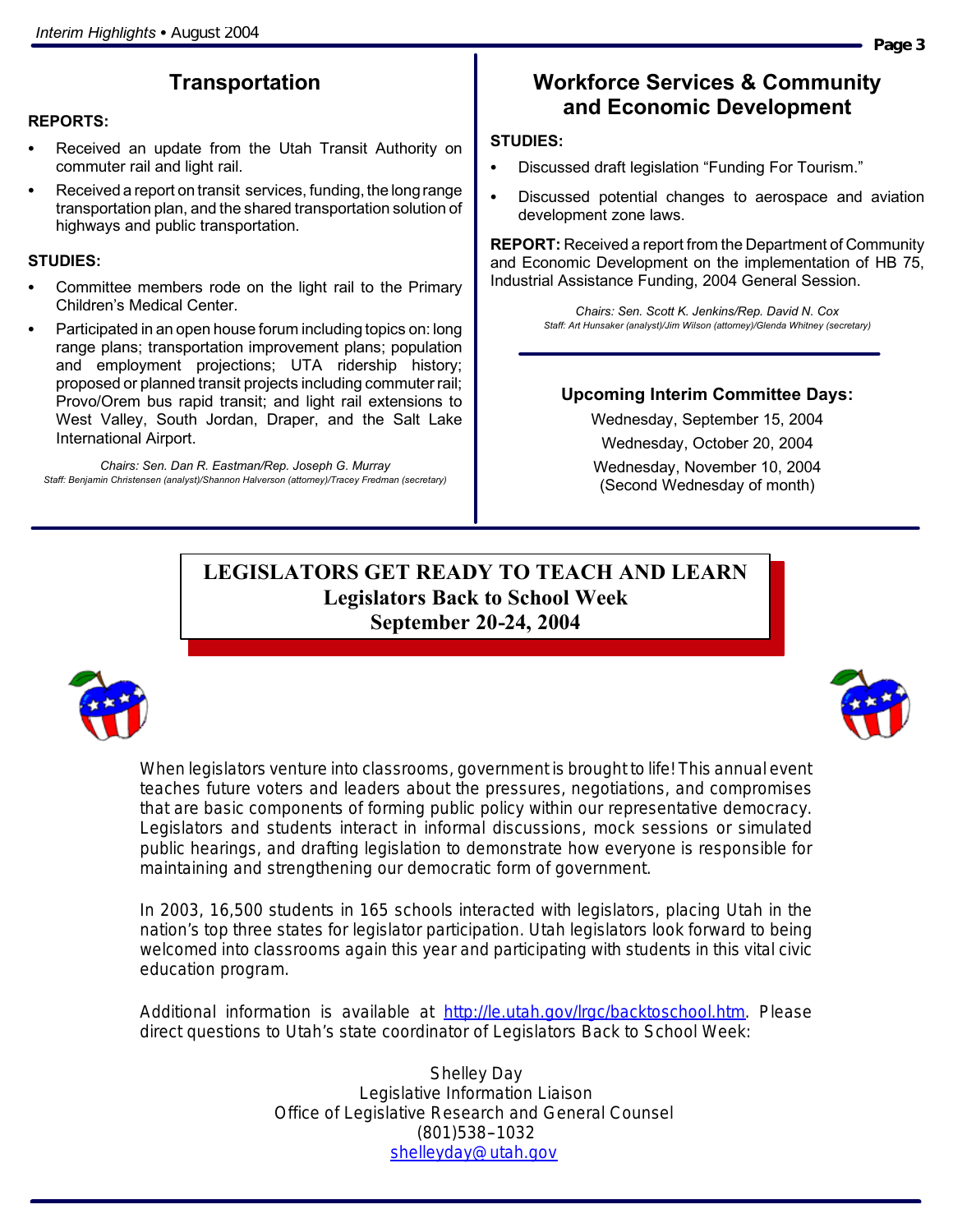## **LEGISLATIVE MANAGEMENT COMMITTEE**

#### **REPORTS:**

- Received a report from Dianne Nielson, Director, Department of Environmental Quality, regarding the Southwest Jordan Valley Groundwater Cleanup.
- Received a report from Mr. Clark Snelson, Assistant Attorney General, regarding *Monson v. State Tax Commission.*
- Received reports from Mr. Robert Rees, Associate General Counsel, regarding *Ivie v. State of Utah, et al.* and *Poll v. Office of the Legislative Auditor General Counsel*.

#### **ACTIONS:**

- Approved a request from the Natural Resources Appropriation Subcommittee to hold a committee meeting August 17.
- Approved a request from the Administrative Rules Review Committee to be on the next Legislative Management Committee (LMC) agenda along with the Division of Emergency Services and Homeland Security to discuss whether legislative involvement in the largely federally-driven homeland security effort should be modified.
- Approved a request from the Economic Development and Human Resources Appropriation Subcommittee to hold a September committee meeting to conduct an in depth review of the budget of the Division of Business Development.

**Office of Legislative Research and General Counsel** House Building, Suite W210 · Salt Lake City, UT · 84114 (801) 538-1032

**Office of the Legislative Fiscal Analyst** House Building, Suite W310 · Salt Lake City, UT · 84114 (801) 538-1034

**Office of the Legislative Auditor General** House Building, Suite W315 • Salt Lake City, UT • 84114 (801) 538-1033

For more information about legislative activities, contact one of the legislative offices or access our website at: www.le.utah.gov

*Editors: Jami Momberger & Susan Creager Allred*

- Approved a request from the Capital Facilities and Administrative Services Appropriation Subcommittee to hold committee meetings on September 9th and 10th in conjunction with Building Board meetings.
- Approved a request from the Executive Offices and Criminal Justice Appropriations Subcommittee to hold two meetings, September 14th and November 9th. The agenda for the first meeting is: Inmate Housing Options; DORA, regarding drug offender treatment; Adult and Juvenile Corrections Transition/Reentry Programs; Courts Intent Language from the 2004 General Session; and AG salaries.
- Approved a request from the Public Education Appropriation Subcommittee to hold a committee meeting on October 5th.
- Approved a request from the Transportation, Environmental Quality and National Guard Appropriations Subcommittee for a site visit to transportation projects being constructed and designed in the Salt Lake and Northern Utah valleys.
- Moved to clarify previous action by LMC for the Occupational and Professional Licensure Review Committee (OPLRC) by stating that it was not LMC's intent to have crane operators bypass any of the normal processes for being considered by OPLRC for licensure or for sunset review.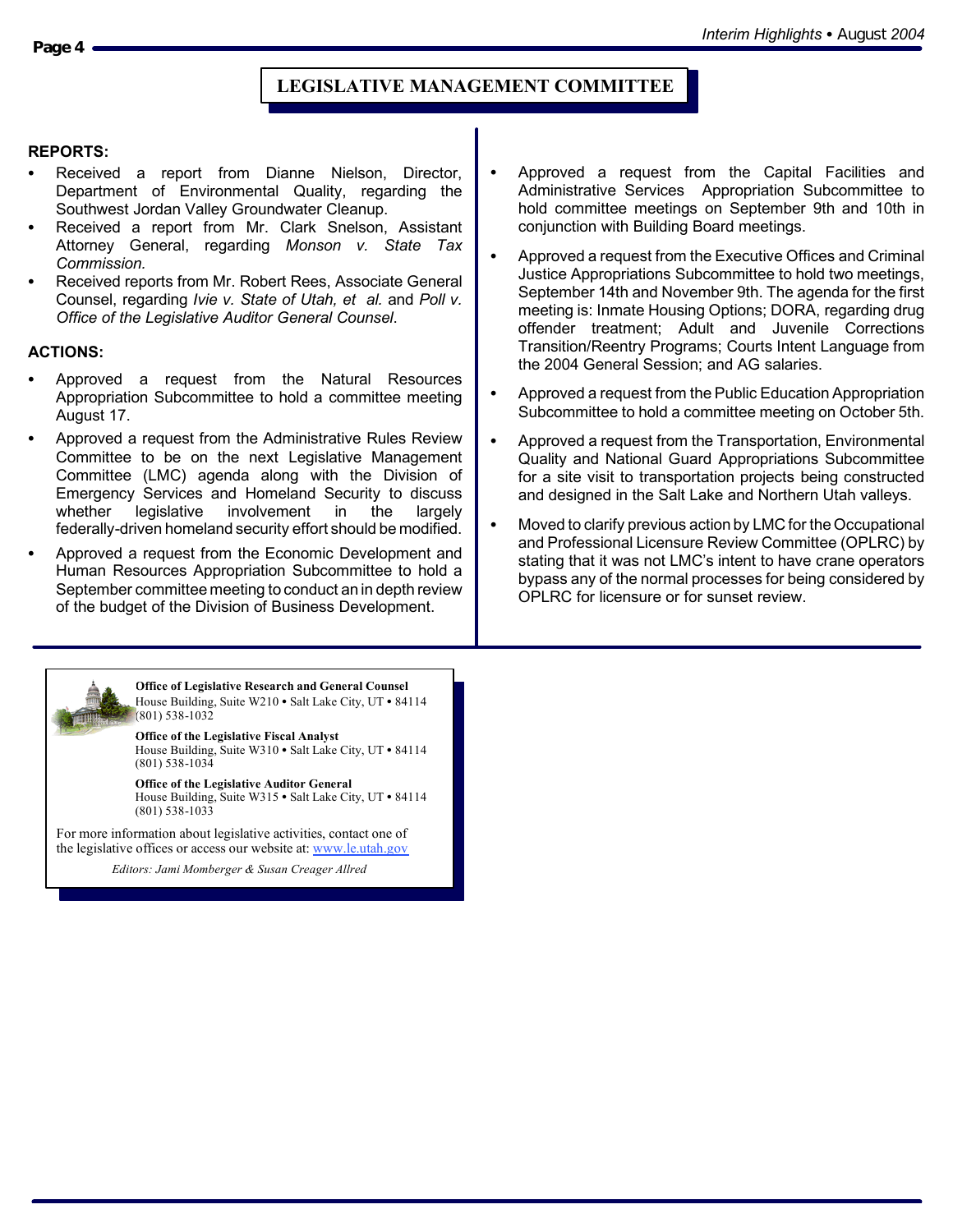

# FISCAL HIGHLIGHTS

**JOHN E. MASSEY LEGISLATIVE FISCAL ANALYST**

# **EXECUTIVE APPROPRIATIONS COMMITTEE**

CO-CHAIRS : SENATOR LEONARD BLACKHAM - REPRESENTATIVE RON BIGELOW

## **Report:** Federal Funds

**Summary:** An updated report on federal funds was presented to the committee. The list contained 28 federal grant applications that require legislative action, 23 federal grant applications that the Governor has approved, and a complete listing of all federal grants currently being utilized by various state agencies.

**Committee Action:** The committee approved the 28 grant applications that were in the report.

#### **Staff Contact:** Spencer Pratt

**Report:** Utah State Tax Commission - TC 23 Revenue Report

**Summary:** Doug Macdonald, Chief Economist for the Utah State Tax Commission explained the TC-23, the Tax Commission's monthly revenue report. Revenues are generally reported on a cumulative, year to date method. The TC-23 reports revenue collections for all major tax sources that comprise the General Fund, Uniform School Fund and Transportation Funds, and uses exponential smoothing - time series models to calculate the monthly estimate that corresponds to the Legislative adopted revenue estimates.

**Staff Contact:** Andrea Wilko

**Report:** Inmate Housing Proposal from the Department of **Corrections** 

**Summary:** The Department of Corrections estimates that the state's inmate population will increase at approximately 250 persons per year, requiring additional housing and treatment facilities. The Department gave their monthly report on the inmate housing situation and presented a proposal to address the overcrowding situation through FY 2007. The proposal uses a combination of new jail beds, new prison construction, shifting of female and male inmates between current facilities, reopening closed facilities and increasing jail contracting. The department

estimates costs at \$3.8 million for FY 2005 and \$26.5 million for FY 2006. The department has also published a "Request for Information" and submissions to this point indicate that even greater expenditures may be required for additional beds for both the near and long term. Legislative action during a Special Session or the next General Session is required to fully implement the proposal. Implementation has been initiated by the department at this time.

**Committee Action:** No formal action taken by the Committee. The Executive Offices and Criminal Justice Appropriations Subcommittee will be reviewing this proposal in more depth at their Subcommittee meeting scheduled for September 14, 2004.

## **Staff Contact:** Bill Greer

#### **Report**: State Fairpark Update

**Summary**: Rick Frenette, Fairpark Director, appeared before the committee to report on the use of General Fund appropriations, provide a summary of overall financial position, and report on plans for the upcoming Fair and future strategic plans. In the 2004 General Session the Legislature increased the General Fund appropriation to the Fairpark from \$443,300 to \$793,300. Fairpark staff has committed the increased appropriation in FY 2004 to contracts for next month's fair. Increased funds in FY 2005 will not be committed until after the fair. The General Fund appropriation represents approximately twenty three percent of the Fairpark's annual budget. Future growth opportunities may exist if the Legislature allows capital developments such as a new arena, and if the UTA constructs a new Trax line down west North Temple Street.

**Staff Contact**: Steven Allred